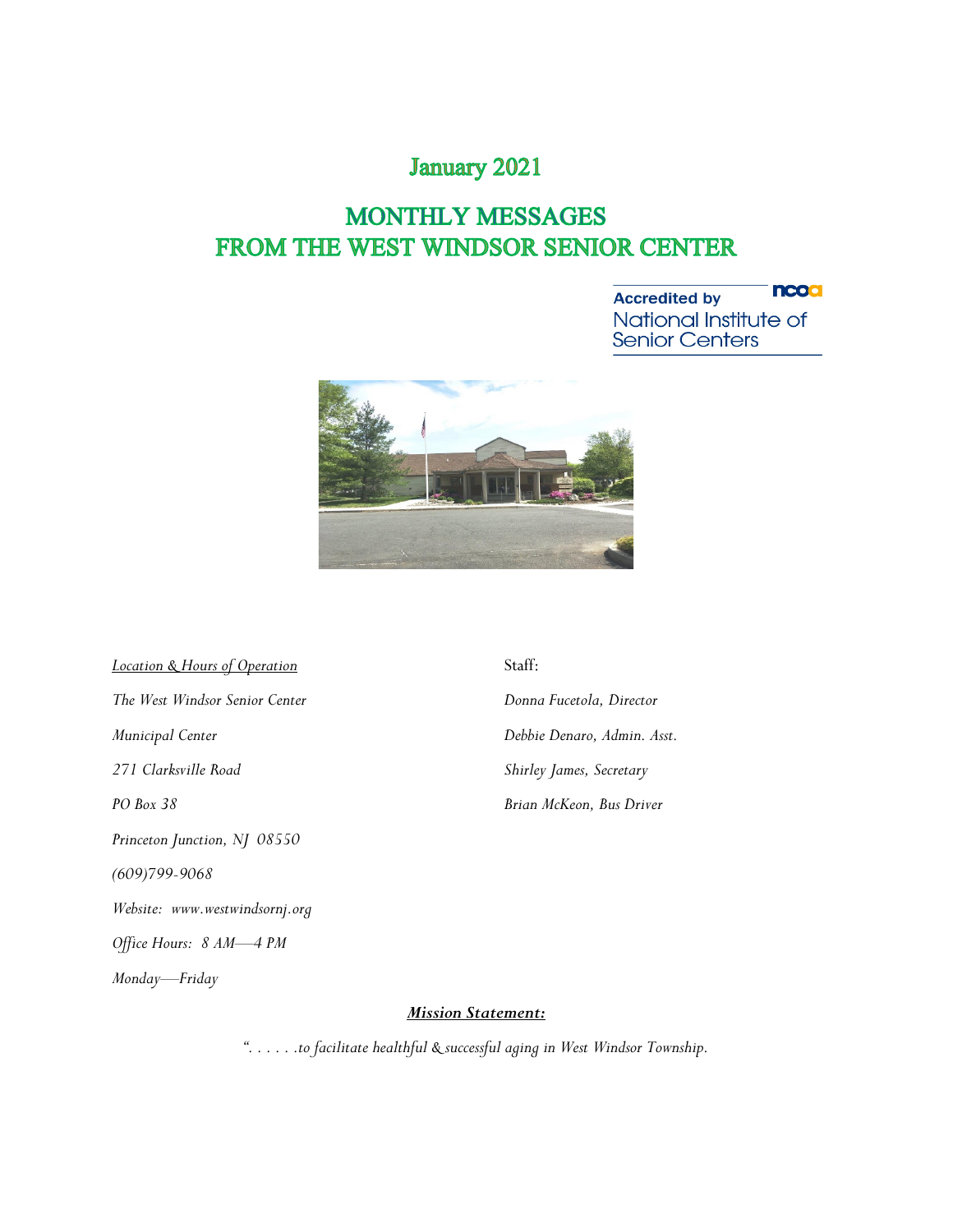# January 2021

| Sunday         | Monday                                                                                                     | Tuesday                                                                                                              | Wednesday                                            | Thursday                                     | Friday                                                                                      | Saturday       |
|----------------|------------------------------------------------------------------------------------------------------------|----------------------------------------------------------------------------------------------------------------------|------------------------------------------------------|----------------------------------------------|---------------------------------------------------------------------------------------------|----------------|
|                |                                                                                                            |                                                                                                                      |                                                      |                                              | $\mathbf{1}$<br><b>Happy</b><br><b>New Year</b><br><b>Senior Center</b><br>Closed           | $\overline{2}$ |
| $\overline{3}$ | 4                                                                                                          | 5                                                                                                                    | 6                                                    | $\overline{7}$                               | 8                                                                                           | 9              |
| 10             | 11<br>9:00am<br><b>Chair</b><br>Stretch &<br><b>Tone</b><br>Zoom<br><b>Class</b>                           | 12<br>2:00pm<br>Strength Tr.<br><b>Zoom Class</b>                                                                    | 13<br>11:30am<br><b>Balance</b><br><b>Zoom Class</b> | 14<br>9:30am<br>Yoga<br>Zoom<br><b>Class</b> | 15 11:00am<br>Strength Tr.<br>Zoom class<br>7:00PM<br><b>Virtual Zoom</b><br><b>Concert</b> | 16             |
| 17             | 18<br><b>Senior</b><br><b>Center</b><br><b>Closed</b><br><b>Martin</b><br><b>Luther</b><br><b>King Jr.</b> | 19 2:00pm<br>Strength Tr.<br><b>Zoom Class</b><br>11:00 am<br><b>Virtual lecture</b><br>"How Woman<br>Lost the Vote" | 20<br>11:30am<br><b>Balance</b><br><b>Zoom Class</b> | 21<br>9:30am<br>Yoga<br>Zoom<br><b>Class</b> | 22<br>11:00am<br>Strength<br><b>Training</b><br>Zoom class                                  | 23             |
| 24<br>31       | 25<br>9:00am<br><b>Chair</b><br>Stretch &<br><b>Tone</b><br>Zoom                                           | 26<br>2:00pm<br>Strength Tr.<br><b>Zoom Class</b>                                                                    | 27<br>11:30am<br><b>Balance</b><br><b>Zoom Class</b> | 28<br>9:30am<br>Yoga<br>Zoom<br><b>Class</b> | 29<br>11:00am<br>Strength<br><b>Training</b><br>Zoom class                                  | 30             |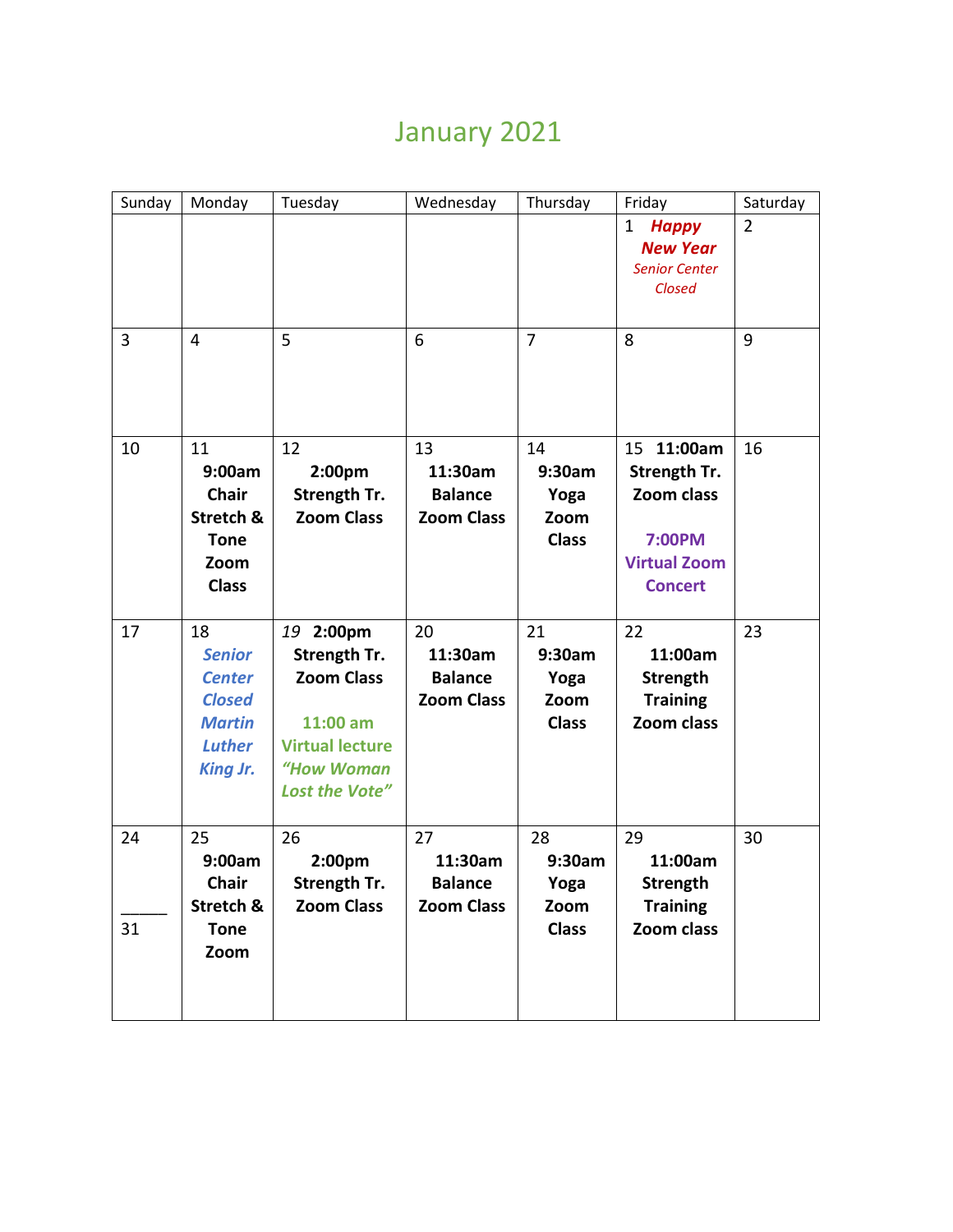

The Senior Center staff and myself wish you a Happy & Healthy New Year! Eventhough the Senior Center remains closed to the public, the delivery of services continue.

While many things have changed, the commitment to supporting the community remains the same. The Senior Center staff has gone above and beyond to keep our senior community informed, less isolated, engaged and safe. We are all ready to face the challenges in 2021 with a better understanding, creative minds and hope.

It will be a long winter so it is important to keep yourself connected and healthy. Be strong and determined, follow the rules setforth by local health officials for your safety, practice social distancing, wear a mask and wash your hands frequently. Thank you to everyone who shared local events, programs and topics of interest. And thank you for supporting the outdoor classes and those who continue to attend the virtual classes.

Some thoughts for you………….take a few minutes each morning to stretch your body, meditate, reflect and be more mindful of your inner self. Keep yourself moving and engaged. Our instructors are here for you. Consider attending one of more of the zoom classes the staff has scheduled for you. Balance, Strength Training, Chair Exercise & Yoga are scheduled weekly on zoom throughout the month. Pre-registration is required by calling the Senior Center, 799-9068.

In addition to the fitness virtual programs, David Fenster is offering a zoom musical performance on January 15, 2021 at 7pm. Its on a Friday night so have dinner and let Dr. Fenster entertain you! A free virtual lecture offered by the Museum of the American Revolution, *When Women Lost the Vote: A Revolutionary Story*, is scheduled for Tuesday, January 19, 2021 at 11am. Be sure to call the Center to pre-register, 799-9068.

Thank you to everyone who support our efforts, made food donations for residents in need and to the those who made winter hats for children and adults. The caps were donated to RISE in Hightstown. They are sure to keep our friends warm during the winter months. Your efforts are greatly appreciated. Virtual hug to everyone!

I invite you to join me in welcoming the New Year 2021; a year of new beginnings. Count your many blessings, keep your spirit strong, eyes and mind straight ahead as we look forward to a new year of hope, calmness and possibilities. With warm regards, *Donna Fucetola*

"Winter is on my head but eternal Spring is in my heart."  $\sim$  Victor Hugo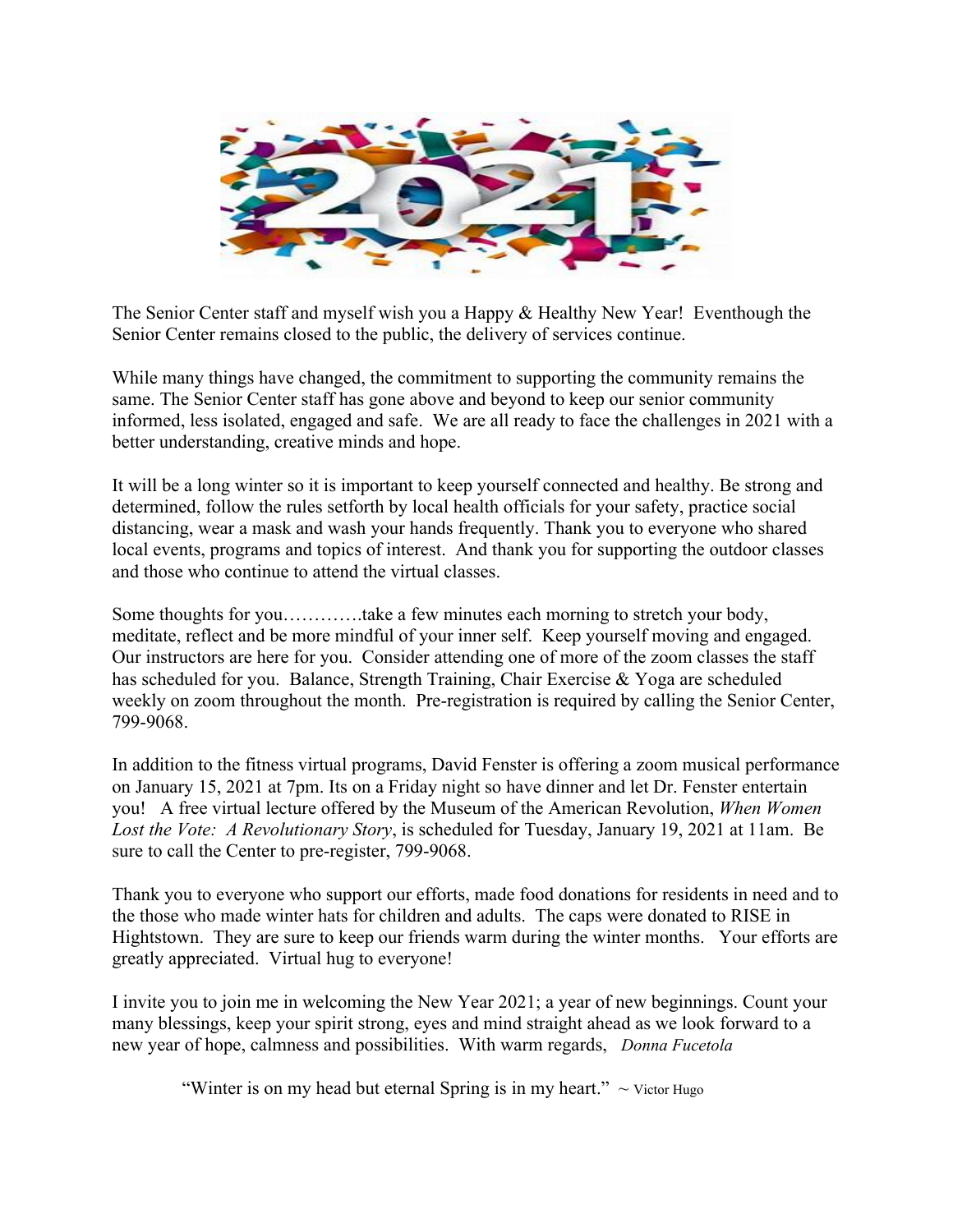

### **January, 2021 Zoom Class Schedule**

Call the Senior Center, 609-799-9068, to pre-register for the classes listed below. **The Meeting ID and passcode will be emailed to you.**

**Chair Stretch & Tone Class (Instructor Lisa) Monday mornings 9:00AM January 11 & 25 Strength Training Class (Instructor Ed) Tuesday afternoons 2:00PM January 12, 19 & 26 Balance Class (Instructor Anna) Wednesday mornings 11:30AM January 13,20 & 27 Yoga Class (Instructor Mireille) Thursday mornings 9:30AM January 14, 21 & 28 Strength Training Class (Instructor Anna) Friday mornings 11:00AM January 15,22 & 29** 

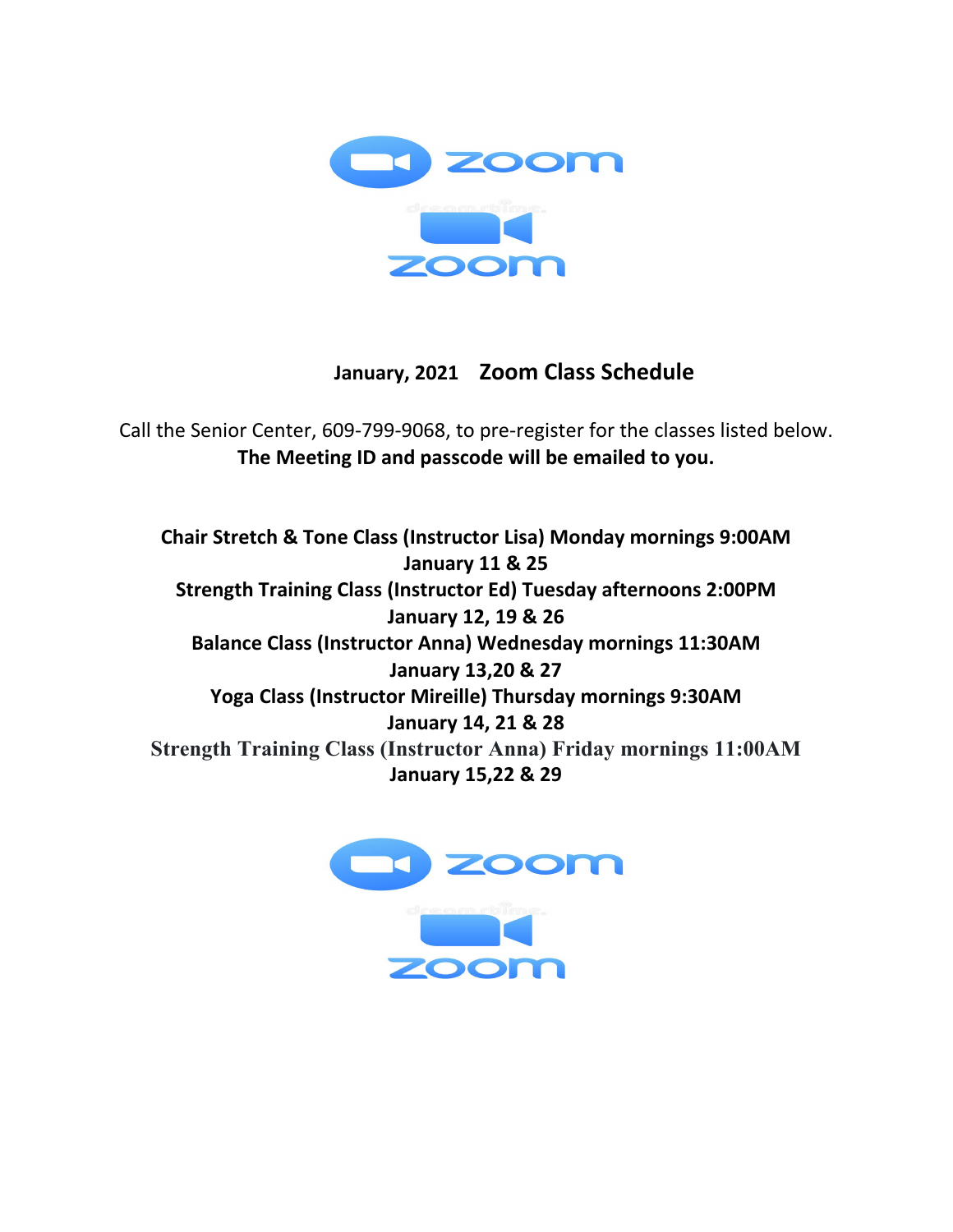### **Winter movies to watch with a warm blanket & Cup of Cocoa**

*Eight Below*- Story about the bonds of friendship & loyalty *(Based on a true story)* **S***erendipity*- Romantic/Comedy

*Miracle*- Story of the leadership of the coach that led the 1980 US Hockey team to victory. *(True Story)*

*Into the White*- Inspired by and loosely based on real life events that occurred in Norway during World War ll.



### **Join a FREE Zoom lecture offered by the Museum of the American Revolution:**  *When Women Lost The vote: A revolutionary Story*

*Tuesday, January 19th 11:00am* 

 **If you have not yet registered for this lecture please call the Senior Center, (609) 799-9068 to participate.** 

#### **The meeting ID and passcode will be emailed to you.**

Millions of American women were granted the right to vote with the ratification of the 19<sup>th</sup> Amendment, which marked its centennial in 2020. But more than a century earlier, women and free people of color legally held the vote in New Jersey for more than thirty years. In the groundbreaking new exhibition When Women Lost the Vote: A Revolutionary Story 1776-1807, The Museum of the American Revolution explores as no book exhibit, or other medium has before- the little-known history of the nations first women voters and examine the political conflicts that led to their voting rights being stripped away. Although New Jersey ultimately restricted the vote to white men in 1807, women's fight for equality did not end there. Rather, that earlier Revolutionary fight became a rallying cry as another generation of women took up the mantle of the suffrage movement decades later.

 **The lecture will be approximately 60 minutes.**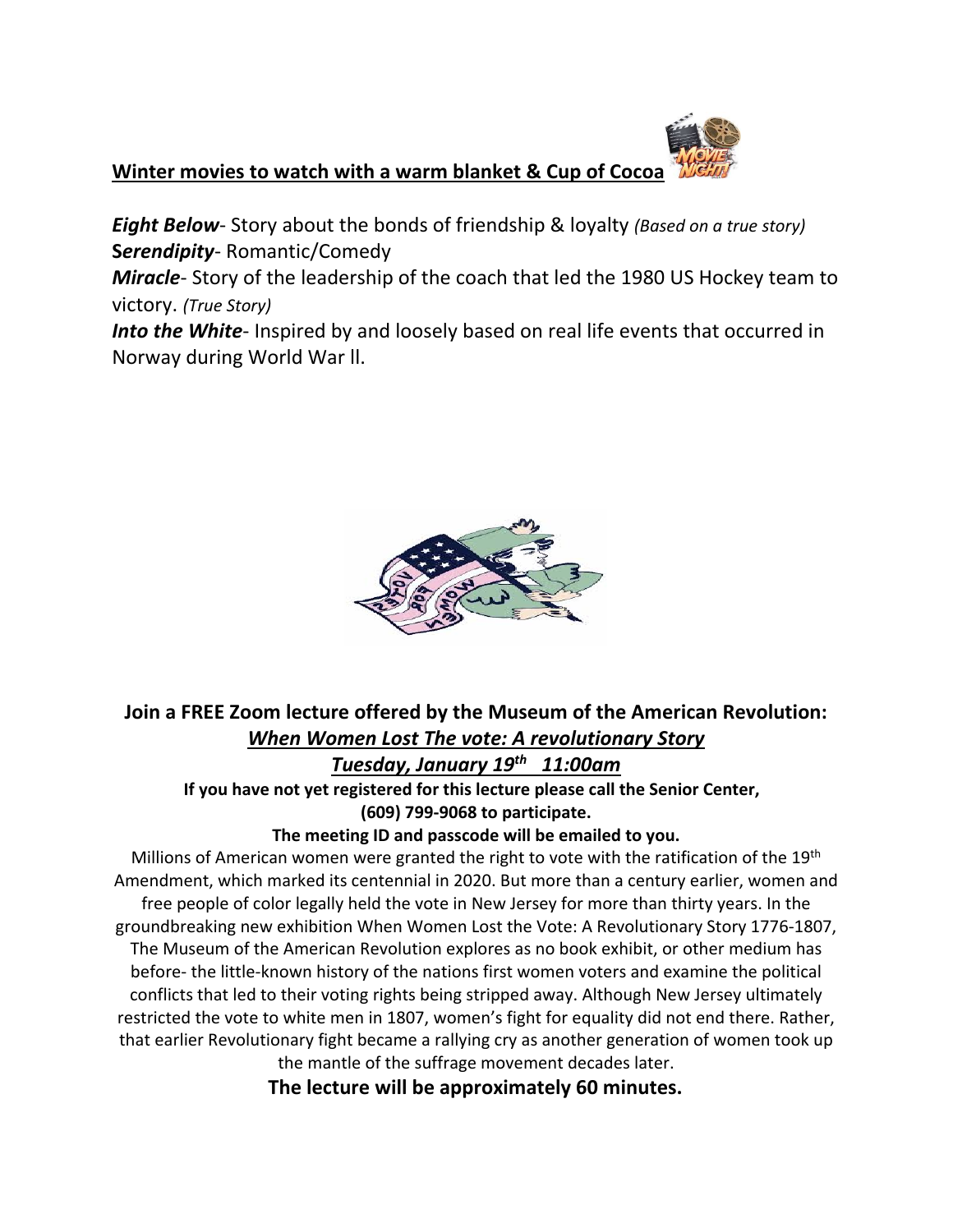

# **Governor Murphy Signs Legislation Banning Single-Use Paper and Plastic Bags in New Jersey**

New Law Will Be the Strongest Bag Ban in the Nation

**TRENTON –** Governor Phil Murphy signed S864, which prohibits the use of single-use plastic and paper bags in all stores and food service businesses statewide. This bill is a significant step to reduce harm and pollution that these products cause to our environment.

"Plastic bags are one of the most problematic forms of garbage, leading to millions of discarded bags that stream annually into our landfills, rivers, and oceans," said Governor Murphy. "With today's historic bill signing, we are addressing the problem of plastic pollution head-on with solutions that will help mitigate climate change and strengthen our environment for future generations."

Starting May 2022, both plastic and paper single-use bags, as well as disposable food containers and cups made out of polystyrene foam, will be banned. Paper bags require resources and energy to produce, contributing to pollution. Moving forward, the focus throughout the State will be on using reusable bags.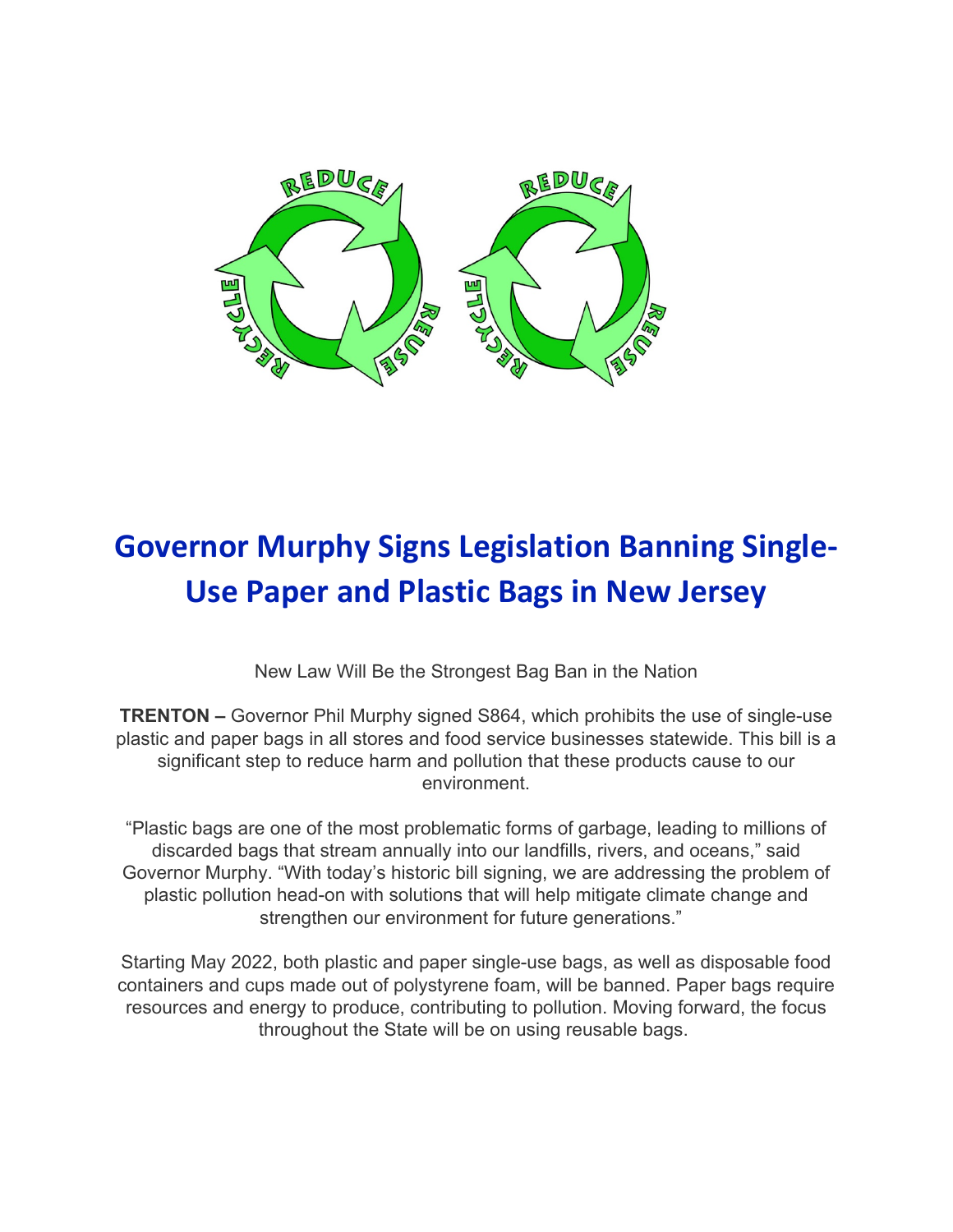

# **Winter Word Search Puzzle**

| F. | S |          |   |   |   | N      | G | н | Ο  | C | ĸ | E  | У  | v  | <b>BOOTS</b>     | <b>SKATING</b>    |
|----|---|----------|---|---|---|--------|---|---|----|---|---|----|----|----|------------------|-------------------|
| v  | U | S        | в | J | T | M      | P | W | Ο  |   | P | т  | D  | w  | <b>DRIFT</b>     | <b>SKIING</b>     |
| P  |   | N        | P | в | Ω | Ω      |   | S | F  | У | S | A  |    |    | <b>FISHING</b>   | <b>SLIDING</b>    |
| S  | N | Ω        | w | M | A | N      | У | C | C  | S |   | O  | R. | M  | <b>FLAKES</b>    | <b>SLIPPERY</b>   |
| Е  | F | w        |   | 7 |   | S      | Ε | T | R  | R | U | 1. | F  | S  | <b>FLURRIES</b>  | SNOWBALL          |
| S  | E | M        |   | Ε | Ε |        | у | Ε | Ο  | У | У | D  | N  | E  | <b>FUN</b>       | SNOWBLOWER        |
| E. | Ω | Ω        | M | E | м | $\top$ | A | U | м  | A | v | Ω  | т  | R  | <b>HOCKEY</b>    | SNOWMAN           |
| K  | G | <b>B</b> | S | w | Ω | P      | S | B |    | F | w | G  | н  | U  | <b>ICY</b>       | <b>SNOWMOBILE</b> |
| A  | N | $\top$   | н | v | в | P      | A | P | w  | в | M | N  | S  |    | <b>PLAY</b>      | <b>STORM</b>      |
|    | т |          | Ο | в | в | Е      | N | N |    | Ο |   |    | ĸ  | P  | <b>PLOW</b>      | <b>WHITE</b>      |
| F. | D | E        | v | D | U | R      | D | O | Q  | υ | N | н  |    |    | <b>SALT</b>      |                   |
| x  | т | N        | F | D | в | У      | w | w | x  | л | P | S. | т  | -0 | SAND             |                   |
|    |   |          |   | N | т | F      |   | D |    |   | D |    | N  |    | <b>SCRAPER</b>   |                   |
| F  | S | v        | v |   | R | ĸ      |   | F | T. | R | D | F  | G  | S  | <b>SCULPTURE</b> |                   |
|    | S | C        | R | Α | P | E      | R | л | W  | W | н |    |    | E  | <b>SHOVEL</b>    |                   |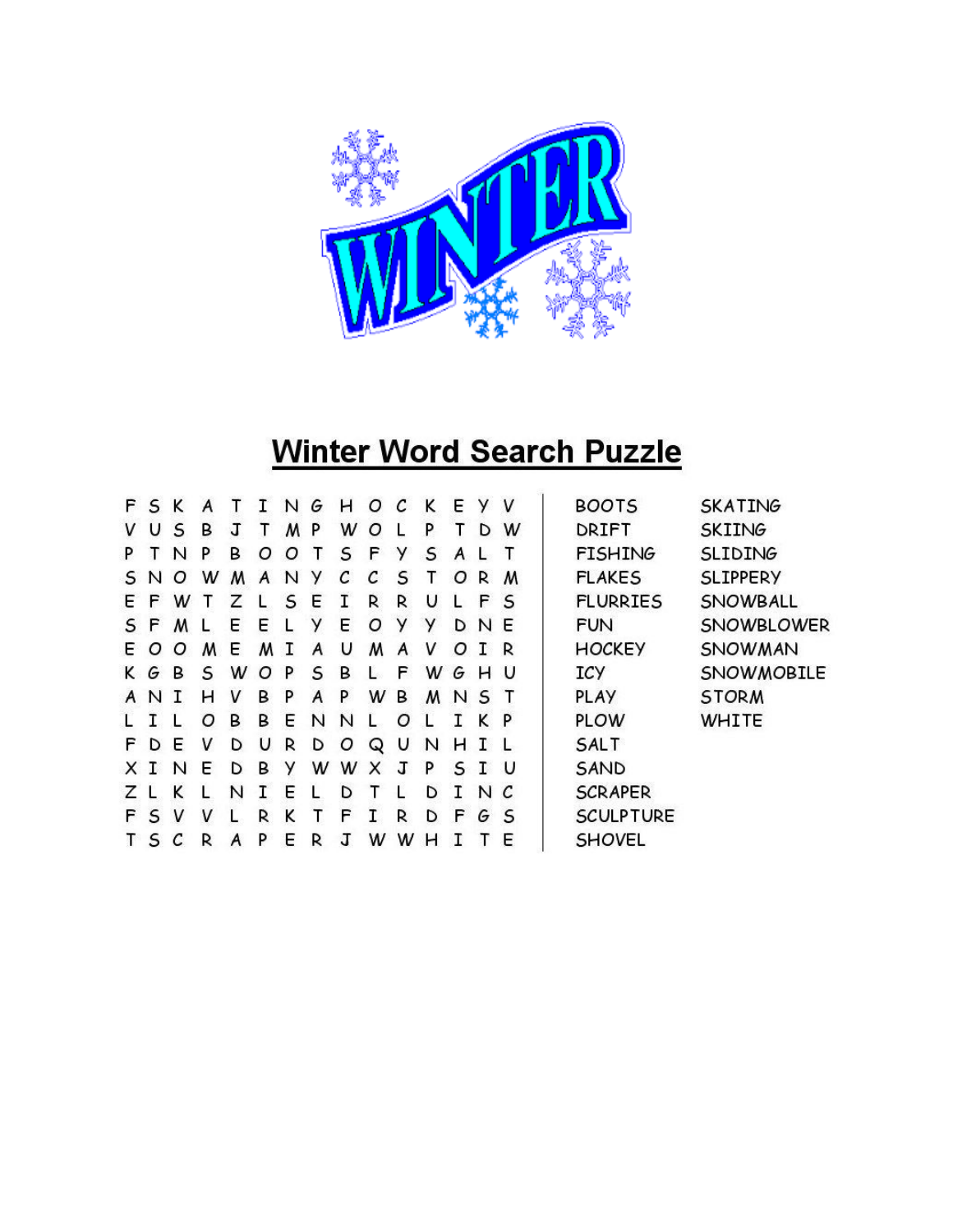

### **HOW ARE YOU AT TRIVIA**

**By Shirley James …..Give it a try.**

**(Answers on next page. Try to answer before looking.)**

What is the **LARGEST animal** in the world?

**Question #2**

**Question #1**

What is the **largest country** in the world?

**Question #3**

How many **valves** does the heart have?

**Question #4**

Who painted the *Mona Lisa*?

**Question #5**

Who were the stars of the *1963* comedy film *Move Over, Darling?*

**Question #6**

Who were the members of *The Fearsome Foursome* of The LA Rams football team?

**Question #7**

How many **continents** on earth?

**Question #8**

Who was **Marion Anderson**?

#### **Question #9**

Who is credited with developing one of the first **polio vaccines**?

#### **Question #10**

**Alex P. Keaton** was a character on what television show? The character was portrayed by what actor?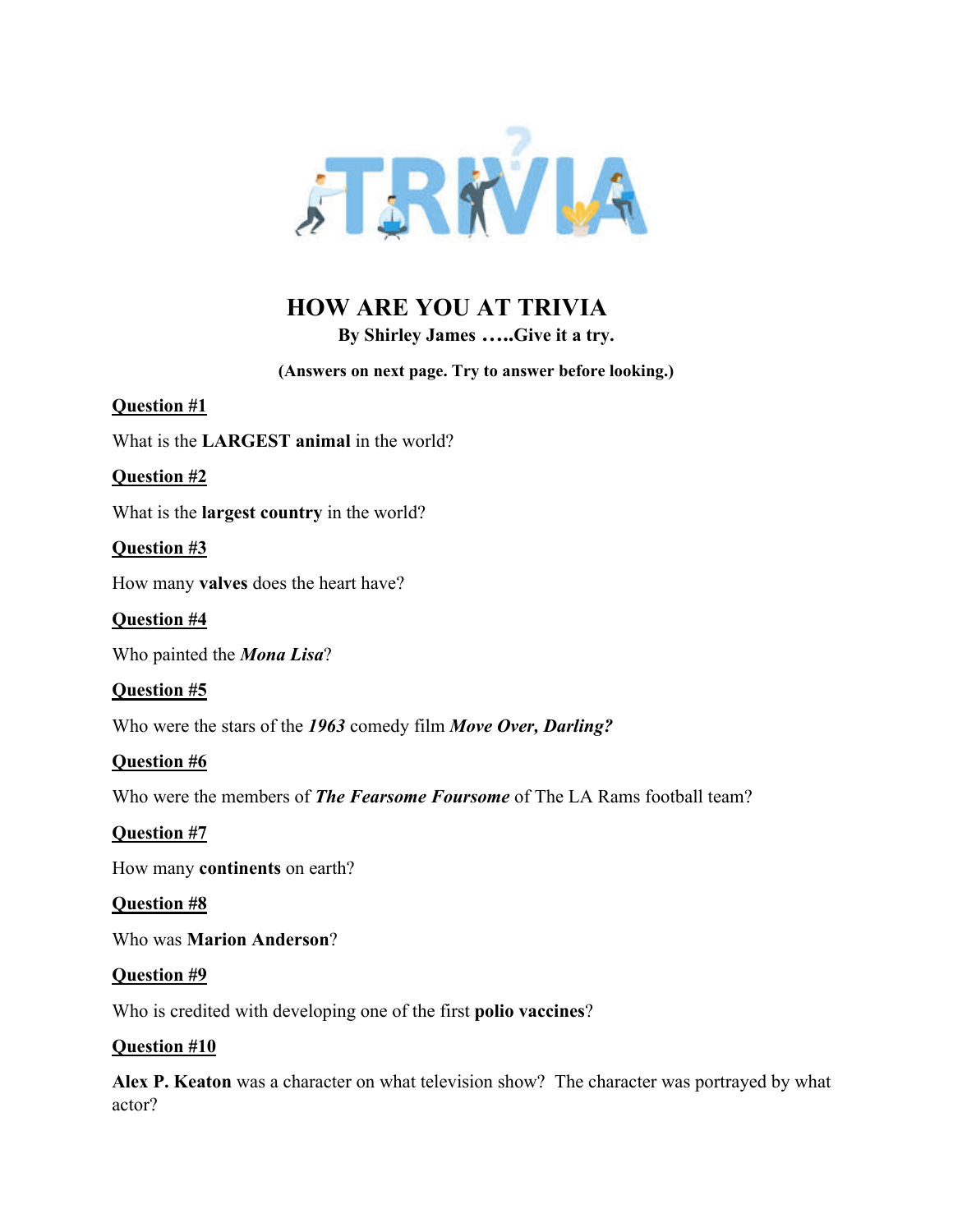## **Trivia Answers (Wikipedia and other internet sources.)**

#### **Question #1**

The *blue whale*, a marine mammal. It's confirmed length can reach a maximum of 98 feet (29.9 meters) and weight 190 tons. It is the largest animal known to have ever existed. It's long and slender body can be various shades of grayish-blue on the upper surface and somewhat lighter underneath.

#### **Question #2**

*Russia* is the world's largest country by landmass. It covers 6.6 million square miles. It includes nine different time zones and shares land borders with 14 neighboring counties. As of 2020 it's population is estimated at 145,934,462 people at mid-year according to United Nations data.

#### **Question #3**

The heart is a muscular organ about the size of your clenched fist. It pumps blood around the body. There are *four valves* which control the flow of blood through the heart: (1) the tricuspid heart valve, (2) the pulmonary (pulmonic) heart valve, (3) the mitral heart valve and (4) the aortic heart valve.

#### **Question #4**

The *Mona Lisa* is an oil painting, painted on a poplar wood panel by Leonardo da Vinci, and is most likely the world's most famous painting. He began painting the *Mona Lisa* about 1503 when he was living in Florence, Italy, and it was in his studio when he died in 1519. It now hangs in the Louvre Museum, in Paris. (This one was too easy, right?)

#### **Question #5**

The *1963* comedy film, *Move Over, Darling*, stars Doris Day, James Garner and Polly Bergen, with a supporting cast featuring Thelma Ritter, Fred Clark, Don Knotts, Chuck Connors, Edgar Buchanan, Pat Harrington, Jr. and John Astin. You may recognize many of these names.

*Move Over, Darling*, is a remake of the *1940* screwball comedy film, *My Favorite Wife*, starring Irene Dunne, Cary Grant and Gail Patrick.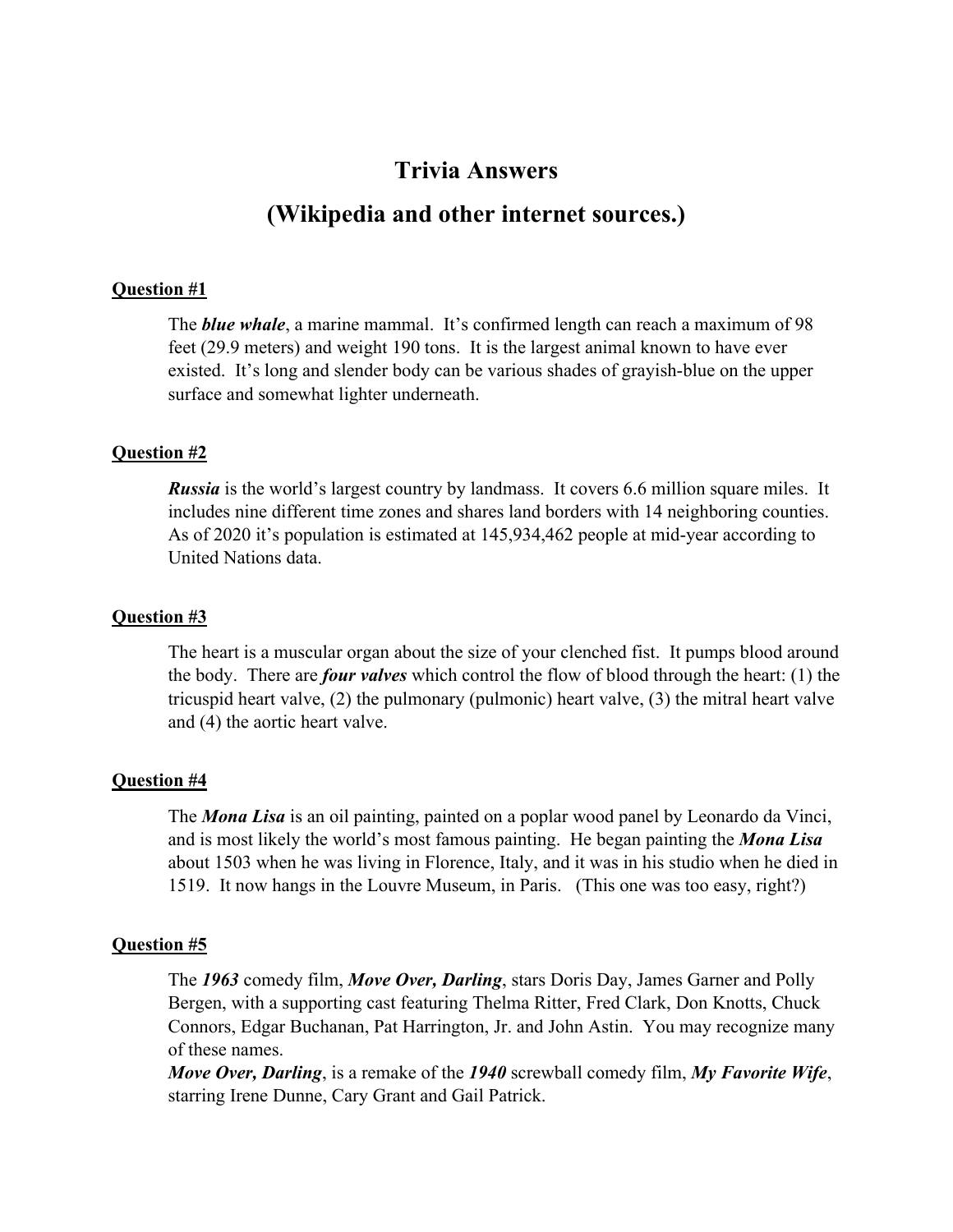#### **Question #6**

The *Fearsome Foursome* was the dominating defensive line of the LA Rams football team of the 1960s and 1970s. The linemen were *Rosey Grier, Lamar Lundy, Merlin Olsen and Deacon Jones*. The term Fearsome Foursome had occasionally been applied to other defensive lines of the New York Giants, San Diego Chargers and the Detroit Lions. However, the Rams linemen garnered the publicity for being the best. Dick Butkus, legendary lineman for the Chicago Bears, 1965 to 1973, called them "the most dominant line in football history". So, should someone mention the Fearsome Foursome of football, they are most likely talking about the LA Rams Fearsome Foursome.

#### **Question #7**

*Population as of November 2020.*

**ASIA** – includes 50 countries. It is the most populated continent; 60% of the total population on Earth live in Asia. **Population** 4,652,120,200; **Area** 17,212,000 sq. miles.

**AFRICA** – includes 54 countries. It is the hottest continent and home of the largest desert, the Sahara, which occupies 25 % of the total area of Africa. **Population** 1,351,014,700; **Area** 11,726,000 sq. miles.

**NORTH AMERICA** – includes 23 countries led by the USA as the largest economy in the world (?). **Population** 593,346,000; **Area** 9,540,000 sq. miles.

**SOUTH AMERICA** – includes 12 countries. The location of the largest forest, the Amazon rainforest, which covers 30% of South America's total area. **Population** 431,747,800; **Area** 6,890,000 sq. miles.

**ANTARCTICA** – the coldest continent in the world, completely covered with ice. There are no permanent inhabitants, except for scientists maintaining research stations. **Population** – no permanent population; **Area** 5,405,000 sq. miles.

**EUROPE** – includes 51 countries. **Population** 747,338,600; **Area** 3,930,000 sq. miles. **AUSTRALIA** – includes 14 countries. It is the least populated continent (after Antarctica), only 0.2% of the total population of Earth live in Australia. **Population** 42,839,900; **Area** 3,320,000 sq. miles.

#### **Question #8**

*Marion Anderson* (2/27/1897- 4/8/1993) was an American contralto. During her years of performing, she performed a wide range of music from opera to spirituals. She performed with renowned orchestras in major concert and recital venues throughout the United States and Europe from 1925-1965. On January 7,1955 she became the first African American to perform at the Metropolitan Opera.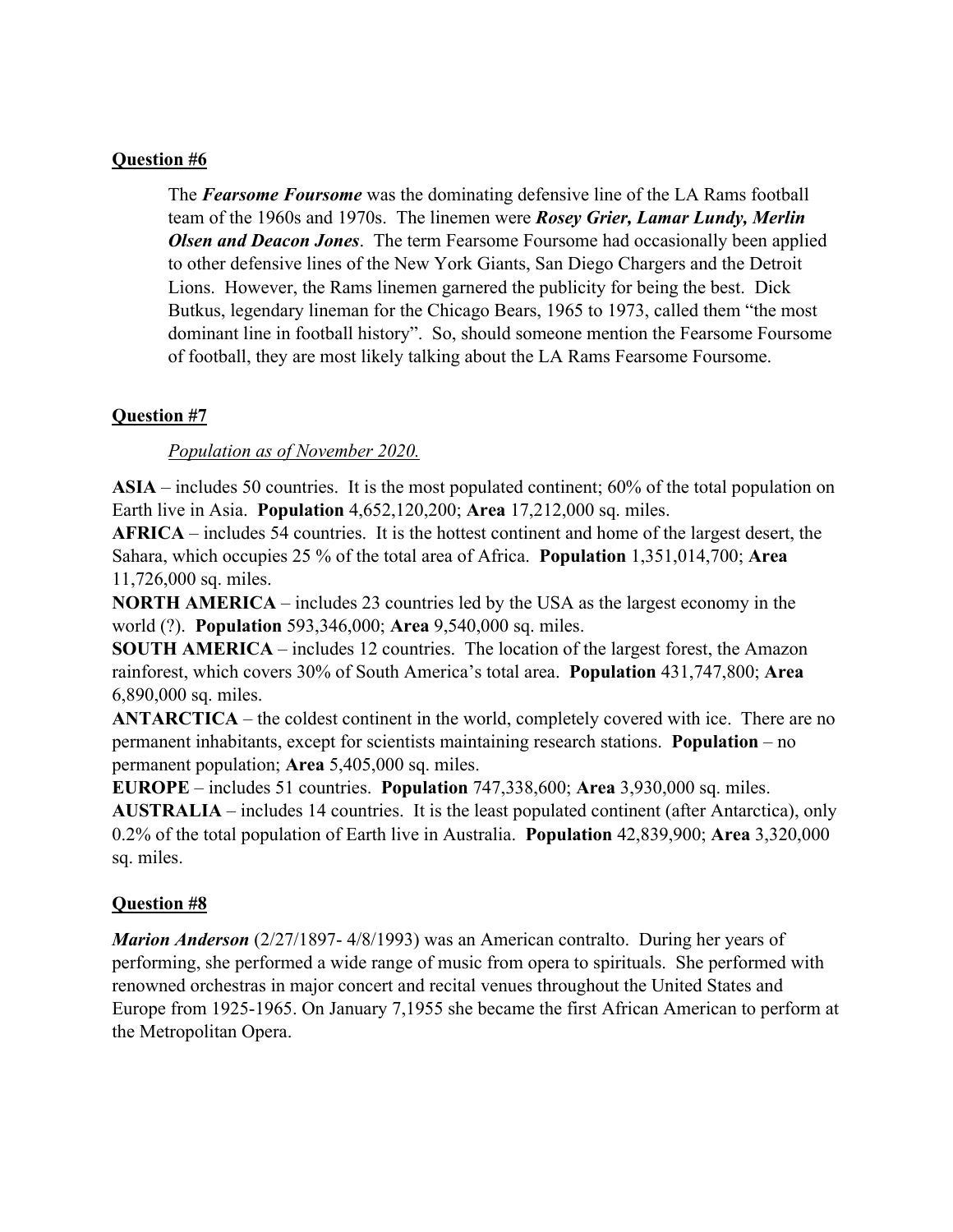#### **Question #9**

*Dr. Jonas Salk*, an American virologist and medical researcher.

#### **Question #10**

**Alex P. Keaton** was a character on the television show Family Ties, from 1982 to 1989. The character was portrayed by Michael J. Fox.

\*\*\*\*\*\*\*\*\*\*\*\*\*\*\*\*\*\*\*\*\*\*\*\*\*\*\*\*\*\*\*\*\*\*\*\*\*\*\*\*\*\*\*\*\*\*\*\*\*\*\*\*\*\*\*\*\*\*\*\*



### **Health Lectures RWJ To register call Health Connection at 609-584-5900 or Visit: www.rwjbh.org/Hamilton**

**"Understanding Congestive Heart Failure**" *January 12, 2021 10:30am to 11:30am* Lecturer: Ann Mancuso, BSN, RN, CHFN, RWJ Hamilton Hospital

"**Mindfulness Meditation for Beginners**" *January20,2021 1pm to2 pm*. Lecturer: Patti McDougal, BSN, RN, Integrative Therapies Nurse at RWJ Community Education.

"**Catch that Fall before it Happens**" *January 27, 2021 1:30 pm to 2:30 pm* Lecturers: Maureen Steven, DPT & Sarah Masco, OT, RWJ Hamilton Hospital. Winter weather can create risks, and a fall can be life-changing. Join to learn about risk factors, prevention, and staying safe both inside and outside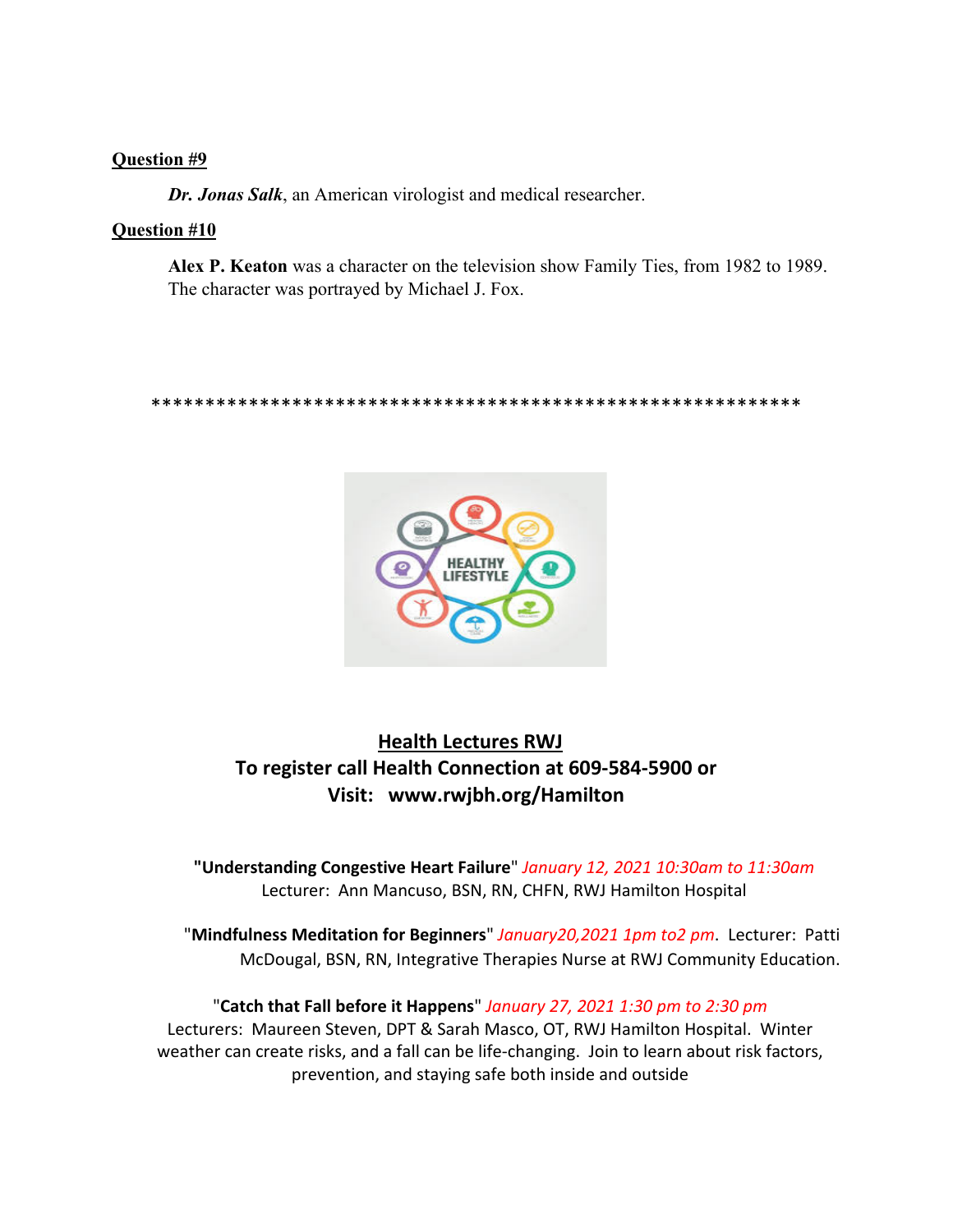

### Virtual Winter Concert

### Entertainment by: DAVID FENSTER

"Zoom" Concert for the members of WW Senior Center. These are tough times for us all. Please sit back and enjoy the music.

#### **Friday January 15, 2021 7:00 PM**

David Fenster bio: David has been playing the piano since the age of 5 and was offered admission to Juilliard while in high school. He also plays guitar, bass, trombone and flute. He was a member of Local 802 and played in folk rock duos while attending Franklin and Marshall College and the University of Pennsylvania. His duo, Bear Anteater, was included in Best of Philadelphia Inquirer for entertainment. More recently, David wrote the song Trenton Thunder Day for the ball club in 1994 that is often played at the ballpark and on game day broadcasts. Recently he has worked with Charlie Gracie and performed with Chubby Checker. Another passion of David's is sports and he currently is Sports Director for WIMG Radio (Trenton). Dr. Fenster has been practicing Endodontics in Princeton since the fall of 1981.

David will play original compositions, as well as interpretations of others and some holiday favorites. He has a beautiful rescue dog, Lily, who will be joining the festivities. Performing with David this evening is Nanci Aydelotte. Nanci is an attorney and partner in the firm Aydelotte and Scardella. She graduated from Rutgers School of Law in 2012 and has been named a Top Attorney and NJ Super Lawyer Rising Star. Nancy has been singing in musicals, choirs, bands and duos for over 20 years. She has co-written original tunes, as well.